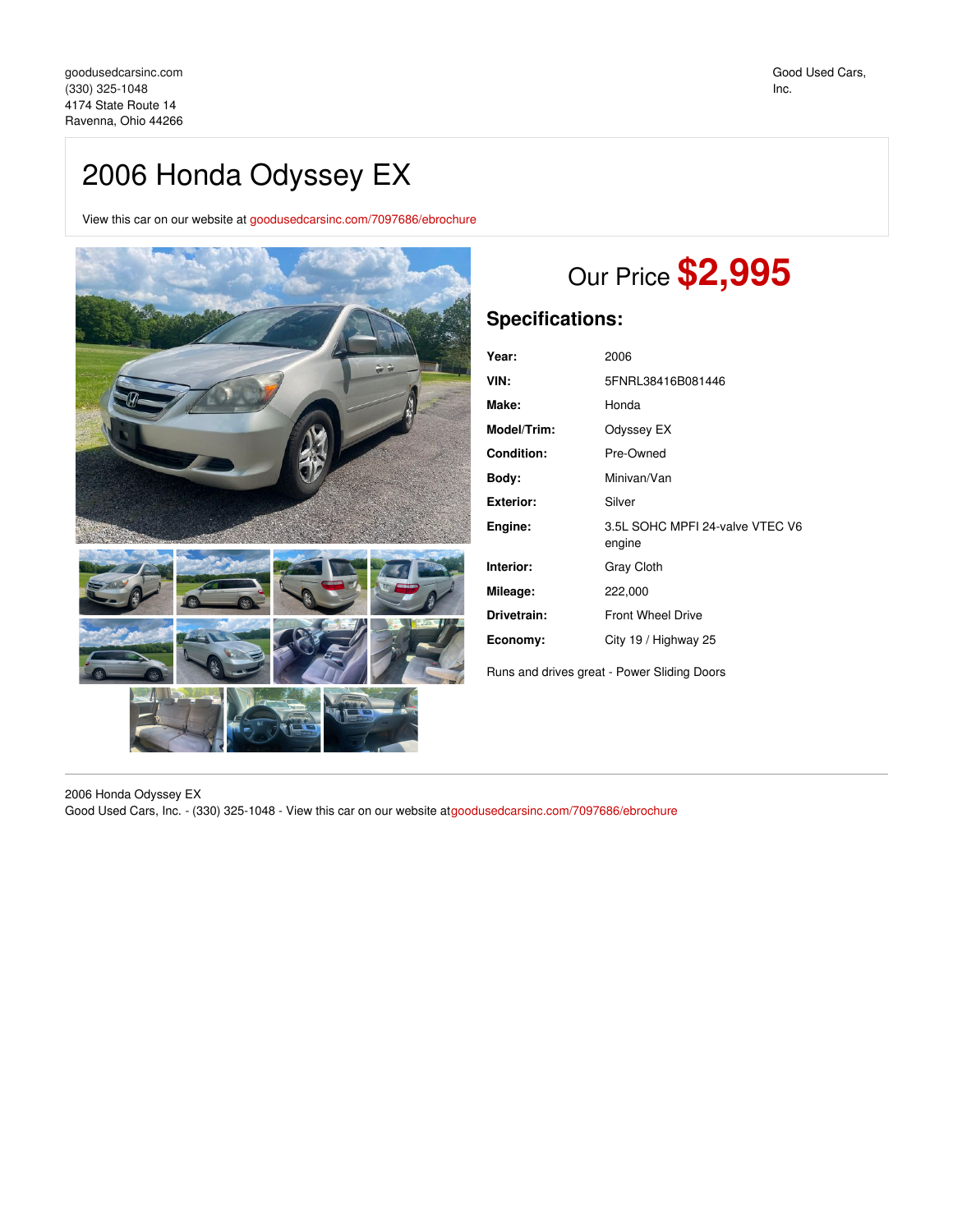

#### 2006 Honda Odyssey EX

Good Used Cars, Inc. - (330) 325-1048 - View this car on our website at[goodusedcarsinc.com/7097686/ebrochure](https://goodusedcarsinc.com/vehicle/7097686/2006-honda-odyssey-ex-ravenna-ohio-44266/7097686/ebrochure)